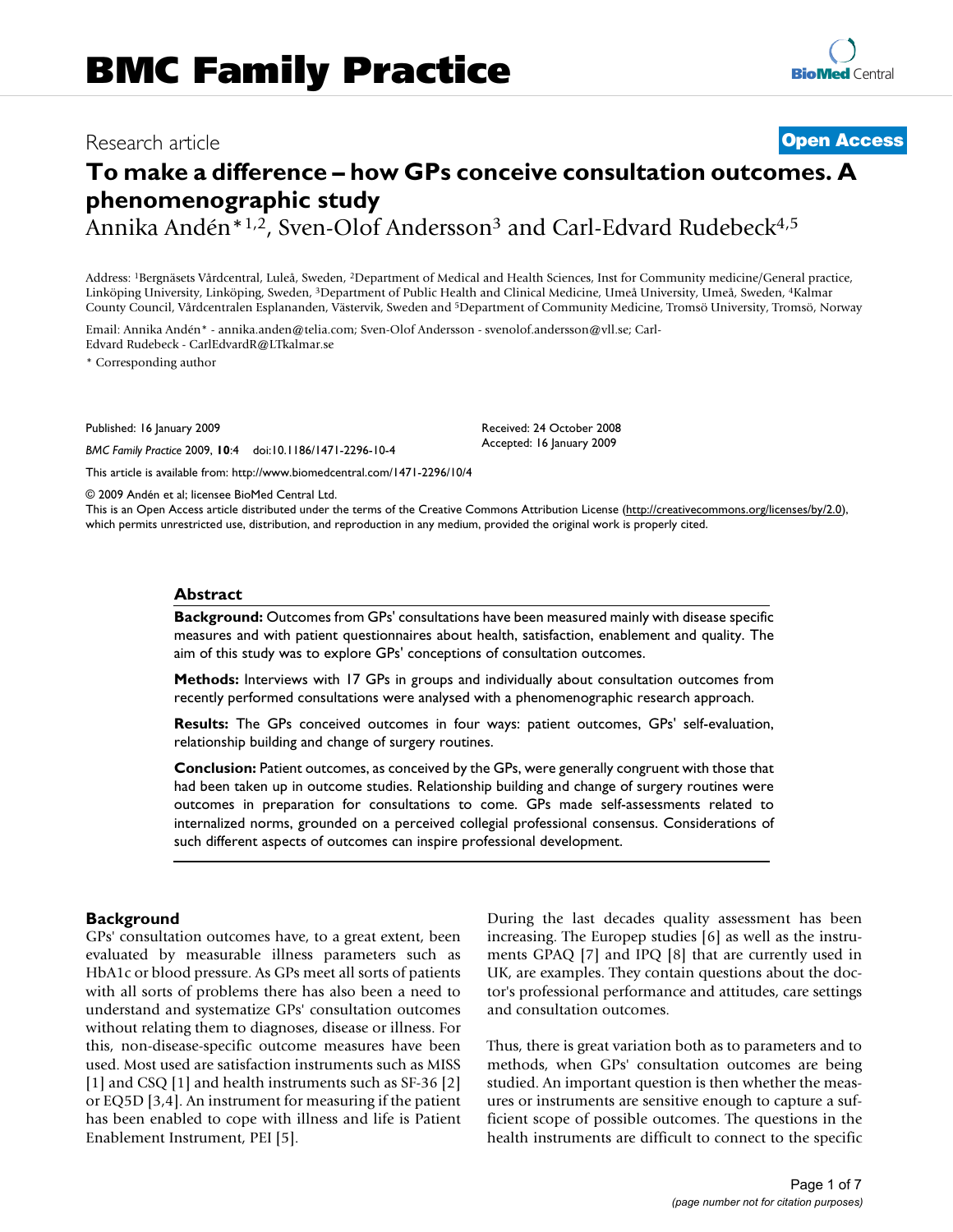consultation outcome. The questions in the satisfaction instruments concern satisfaction with the doctor's attitudes and performance, and those, as well as the quality instruments, deal mostly with the settings and the process of care. The few outcome questions in the quality instruments are not discernible enough, even though the outcome might be expected to be the main item in evaluations. The consultation outcome could just as well be excellent as catastrophic, independent of whether the GP had been nice or the entrance had been handicap adjusted. Those limitations in our opinion make it important to develop more knowledge about GPs' consultation outcomes. It is likely that there may be consultation outcomes that have been overlooked in the instruments used today. In an earlier qualitative study of patients' experiences of consultation outcomes, additional aspects of outcome were found [9]. Now is the turn of the GPs'.

The GPs' experiences of consultation outcomes are not simply a complement to other perspectives but will also determine the actual outcomes. The GP will, in the consultation and in interaction with the patient, form a more or less clear goal for the consultation. This goal is a desirable and realistic outcome and it will be the objective of the consultation. Within the consultation, goal, course of action and outcome are linked together as practical knowledge [10]. Within this perspective, a concordance between measured outcomes and the ones that the GPs find significant will be crucial. In a British study from 2004 GPs described that lack of recognition for good work was a contributing factor to low job satisfaction [11]. A reasonable interpretation is that there are differences between GPs' perceptions of their achievements and what is being measured or registered.

Starting from the fact that the outcome measures and instruments being used have inevitable limitations and that most likely there are differences between the outcomes that GPs perceive and the ones being measured, the aim of this study was to explore GPs' conceptions of actual consultation outcomes.

## **Methods**

## *Phenomenography*

Phenomenography is a research approach developed in pedagogic research [12-15]. It originates from the observation that whatever phenomenon or situation people encounter they experience it in a limited number of distinctly different ways. The focus of the research is the different "ways of experiencing". This is called a second order perspective and it is different from a first order perspective, which describes things "as they are" [13]. What is experienced is most often described in statements, but it could also be for example, drawings or video-recordings. The statements (or other descriptive units) are sorted and

grouped together in description categories. The description categories together form the outcome space, which is a picture of the phenomenon under investigation. Through examination, description and comparison of the different conceptions the phenomenon can be understood.

A phenomenon is discernible through its different aspects. Referential aspects refer to how the phenomenon relates to its surroundings, its global aspect. Structural aspects refer to the structure of the phenomenon, its characteristics. The structural aspect refers both to the way the parts of the phenomenon are delimited from and related to each other – the internal horizons and how the parts are delimited from their context – the external horizons [16].

As phenomenography uses different human experiences as a resource, it is a research approach suitable for health research, where a diversity of experiences can give a more thorough understanding of a phenomenon. General practice handles people with a diversity of experiences and it is important to be able to recognize them all.

Our object of research was GP's consultation outcomes seen through their eyes. The outcome of a consultation is different from the settings or the process of it. The settings are the circumstances surrounding the consultation, e.g. accessibility, and the process is what happens during the consultation, e.g. whether the doctor had been pleasant. The outcome is the change that has happened after the consultation and owing to it. This is the referential aspect of the consultation outcome.

## *The GPs*

Seventeen GPs from northern Sweden were interviewed, twelve in three groups and five individually. The selection was gradual and strategic to get a variation as to age, gender, ethnicity and years as a GP. The medium age of the GPs was 51(38–64). They had been working as GPs between six months and 28 years, nine were women and three had another mother tongue. They worked as public employees in group practices, which is the dominating type of employment for GPs in northern Sweden.

In order to gain the group's confidence already established groups, two CME groups and one group of experienced GPs from the same health centre, who had worked well together for a long time, were chosen. The group leader was contacted, who then asked the rest of the group to take part in the study.

## *The interviews*

The interviews were semi-structured. The group interviews were conducted by AA assisted by a male colleague and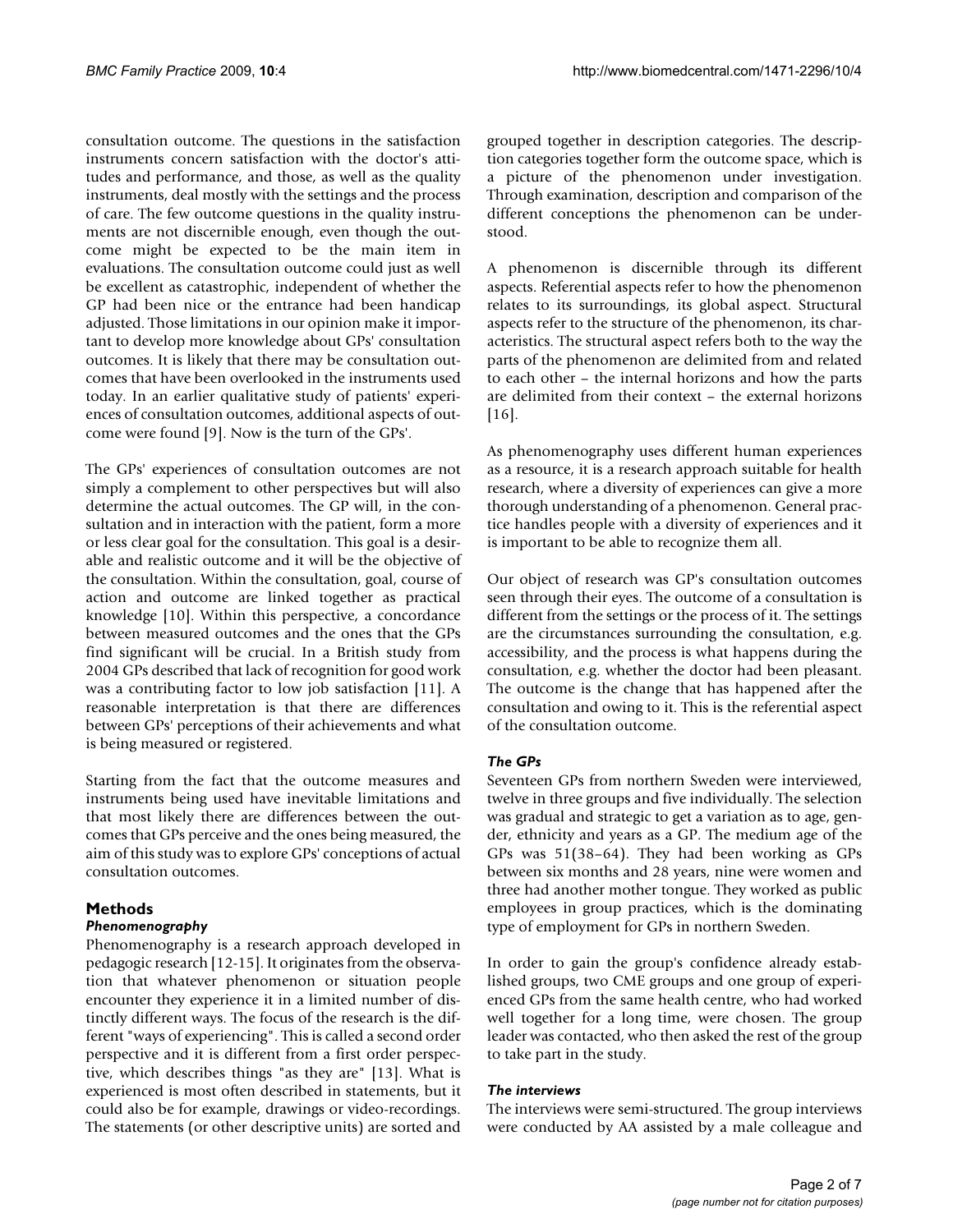lasted one hour and a half. The individual interviews were conducted by AA and took about half an hour. Apart from a broader selection of GPs, the individual interviews gave us possibilities to see aspects that would eventually not come to light in group interviews.

The GPs were asked to describe the outcomes of their consultations. With the aim of getting unselected consultations, still fresh in their memory, they were asked to report on their most recent consultations. By associating the outcomes with actual patients, we wanted to find out how they perceived the factual outcomes of the actual patients, and not how they thought the outcomes ought to be.

As they had not earlier reflected over the consultation outcomes in a conscious way, the GPs found it interesting to do so. They expressed uncertainty and that it would partly be guesses. In the groups the other members helped the interviewers by asking the informants additional explanatory questions, but it was always the GP who had met the patient that formulated the conception of the outcome.

The GPs contributed with one to four cases each. The number was based on the length of the narratives and discussions. In the groups they were asked, one after the other. In all, 43 cases were reported, 25 from the groups and 18 from individual interviews. The cases were well spread as to age, gender, disease, illness and problems. This was noted as the GPs spontaneously reported their narratives as doctors usually describe cases, starting with age, gender, diagnoses and illness trajectory.

The interviews were tape-recorded and transcribed verbatim by AA. In addition careful notes were taken. The notes kept the main parts of the GPs' descriptions of the outcomes. A run-through with the sitter-in was performed immediately after the group interviews. The tape-recorder did not work in one group and one individual interview. Therefore the notes constituted the material for the analyses in those cases (in all thirteen cases, ten from a group and three from an individual interview). A preliminary analysis was performed after each interview. After the last it was assessed that little further information could be expected and the material was considered to be sufficient.

#### *The phenomenographic analysis*

The analysis followed Sjöström's description of the seven steps of phenomenographic analysis [17]. The analysis started with repeated readings of the material. Statements considering outcomes from the actual consultations were picked out. One consultation could have several outcomes. The statements about outcomes were analysed, compared and sorted according to similarity into different groups. They were simply put into different heaps. The groups were given names as preliminary categories of description. These were compared with regard to similarities and differences both within and between the groups, and got their final names. The categories of description together form the outcome space. Finally a structure in the outcome space was identified.

#### **Result**

The statements form four categories of description: patient outcomes, GPs' self-evaluation, relationship building and change of surgery routines.

Patient outcomes describe a goal for the consultation. GPs' self-evaluation is a reaction to the consultation. Relationship building is a basis for future consultations. A change of surgery routines is a change of the structure encompassing the consultation. These are all different ways to relate to the consultation outcome.

One consultation could have several outcomes but a statement was only referred to in one category.

The GPs started with a description of the patient outcomes and, after a little pause, they began to discuss other outcomes. Often this second part was opened with an evaluation of their own achievements.

#### *The goal for the consultation – patient outcomes*

This category included what the GPs conceived had changed or would change for the patient due to the actual consultation. A future outcome was cure/symptom relief. Immediate outcomes were reassurance, increased understanding, support, check-up and satisfaction.

#### *Cure/symptom relief*

The GP expected the outcome to be cure or symptom relief through treatment or advice. In some cases a treatment or an action was necessary for cure. In others, a treatment would make the cure quicker and safer although recovery could be expected to be spontaneous.

Citation Dr M: *A woman in her fifties had a red swelling on her hand. I think she had erysipelas. I gave her penicillin. I think I will make her better faster this way*."

In our study the statements about cure were all about infections.

#### *Reassurance*

The GP experienced that the patient's worry about the symptom or condition had been reduced. The GP had reassured the patient by rejecting a specific disease or by explaining what caused the symptoms or by confirming that everything was being dealt with in the right way.

Citation Dr M:" *So I told him that nothing in the examination pointed at a haemorrhage or brain tumour. So I believe he left reassured*."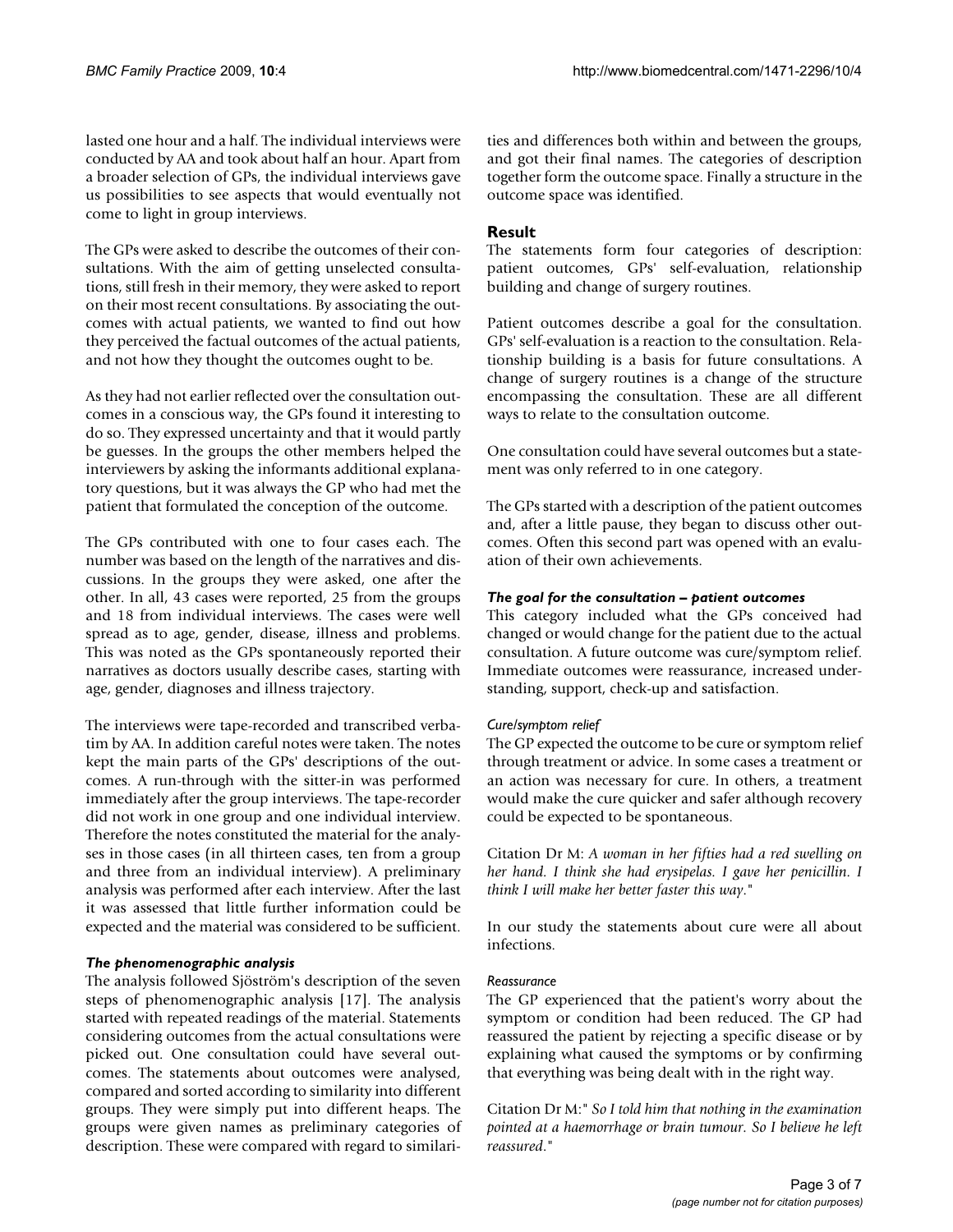#### *Increased understanding*

The patient had received an explanation. The GP experienced that this lead to an increased understanding of what was happening in the patient's body or what to do to feel better. The patient had thus got increased knowledge.

Citation Dr Z:" *So I tried to give a reasonable explanation for her discomfort from the throat. You can have tensions there as well as in other muscles*."

Citation Dr T:"*He came with a locking in his thoracic. He had been seeing a chiropractor without results. He got better only when his new girl-friend gave him massage. So I asked him about the relationship and it turned out that the guy could not really decide if he wanted to continue or quit. This was an important outcome- that the ambivalence came up*."

## *A check-up*

A check-up of a disease, or of risk factors, such as HbA1c or cholesterol gave information as to whether changes in therapy or follow-up were recommendable. The GP regarded it as his/her duty to see to it that the risk factors were under control. Sometimes he/she doubted that the patients could take their share of the responsibility. The tests and the disease were in focus even though the patient was well known to the GP. The GP said that he/she had done what should be done but did not express any further thoughts about possible consequences for the patient.

Citation Dr Y: *"Actually it is I who find it necessary to check up her diabetes, because she didn't have it under control."*

## *Support*

The GP described that he/she gave support so the patient could cope with illness or life. The support could be the GP just being there without taking any action. It could also be a support to the patient to do something himself. In those cases it came close to increased understanding. It could also be substantial, as when sick-listing.

The patients who were perceived to have received support had long-lasting relations with their GPs. Mostly they had had psychiatric and/or musculoskeletal problems.

Citation Dr Y:" *I tell the patient that you are not alone. I will be beside you and if you need me you can just contact me."*

Citation Dr D:" *I help this unemployed man to stay on halftime sick-leave for a pain that is eternal, and thus I contribute to his daily living. Besides this, the only thing I can do for him is just to be there."*

## *Satisfaction*

Sometimes the GP noticed that the patient seemed satisfied and sometimes the patient had expressed satisfaction. The comments on satisfaction were seen together with all other patient outcomes except check-up.

Citation Dr V:"*He seemed glad and pleased and shook my hand and thanked me."*

In its negative form there was only one statement saying that the visit was perceived as meaningless for the patient.

## *A reaction to the consultation – GPs' self-evaluation*

It became clear that it was important for the GPs not only to see patients' point of view, but also to perform good enough from the professional point of view. They had quite a determined interpretation of the professional perspective as to how to act as a GP in different situations. They presumed that these norms were shared by colleagues both inside and outside general practice. We found a picture of perceived professional norms regarding knowledge and values according to which they decided rightly and wrongly when evaluating their own achievements.

## *GP satisfaction*

The GPs often stated that they were satisfied, which was expressed with words such as satisfied, nice, easy. Sometimes there followed a comment on what they were satisfied with, e.g. that they had succeeded or that they had inspired someone with confidence. They related their satisfaction to having done what they should; they had fulfilled their own expectations and were satisfied accordingly. When they believed in cure/symptom relief they often expressed that they were satisfied themselves.

Citation Dr M:" *It is nice to be a doctor when you feel you can make a difference."*

Citation Dr C:" *It was a good gut-feeling."*

## *Failure*

When the GPs felt that they had not succeeded with the consultation they had an unpleasant feeling of failure. They had a concern that they had not lived up to the adopted professional norms. They blamed themselves. The colleagues in the group were however eager to give support in these situations.

The statements could deal with a lack of rapport with the patient, either when the GP felt persuaded to take an unnecessary action, or when the GP felt that the patient would not follow the recommendations given. These were situations where the GP simply could not do the right thing.

Citation Dr A:" *I have a bad feeling knowing that she doesn't look after her diabetes. Even though her glucose levels were high*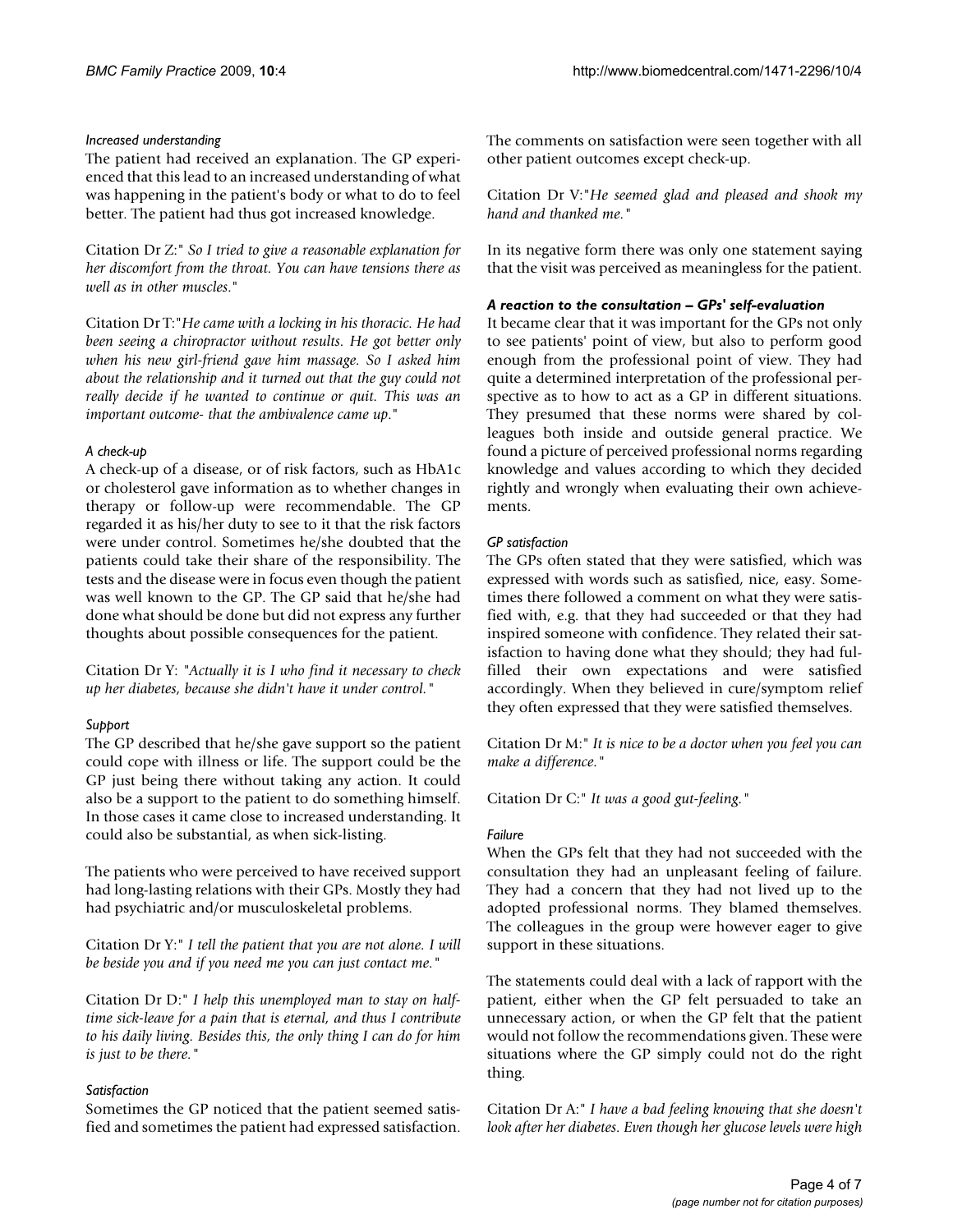*I didn't dare to increase her insulin as she doesn't manage her diet*. "

Citation Dr J:"*Big sister had got erythromycin for a mycoplasma infection and now her little sister had got the same sort of symptoms but milder. The mother was determined to get treatment for her. So I gave her antibiotics even though I didn't find it necessary, and I felt like shit. Dare I not stand up for anything?"*

Some accounts dealt with that the GP had performed an action that was necessary in the short perspective but maybe destructive in the long run.

Citation Dr T: "*an unemployed dyslectic man of 24, with headaches after whiplash traumas came for extended sick-listing, and got it. But it is a bad feeling to see him go towards a future with long sick-listing periods already from such young age."*

There were also examples of the GPs' worry about being despised by colleagues.

Citation Dr K: "*There was this four-year-old girl from a refugee family with haematuria. I sent her as an emergency to the paediatric clinic at four pm, mostly because of language difficulties. It was a really bad feeling. Of course it was best for the patient but not for the receiving clinic. During duty on the paediatric clinic they were always joking about the GPs and their stupid referrals."*

## *A basis for future consultations – relationship building*

The GPs described how they built up a relationship with the patient in different ways. They conceived the relationship building as an important outcome. In some cases the relationship was so important that their own ideas of the best treatment alternative were pushed into the background, especially when the patient had a very decided idea that was not particularly counterproductive. The relationship with the patient was of great importance for future consultations, but also in the current consultation.

Citation Dr O: "*He didn't get any medicines. We began by getting to know each other. We laid a basis for future consultations."*

Citation Dr V: "*She wanted physiotherapy for acne. I promised to make inquiries if there were any such treatments. You can try to meet her expectations even if it isn't what you would have suggested yourself if it isn't too bad of course. It can be worth it for future contacts with her."*

#### *A change of the structure embracing the consultation – change of surgery routines*

In some cases the GP discovered a need to change surgery routines, which was also conceived as an outcome of the consultation.

Citation Dr R": *I discovered that it is not possible to have an HIV test anonymously in this place. We'll have to change that*."

## **Discussion**

## *The Method*

One strong point of the study was that there was a broad representation of both GPs and patients. They were representative for GPs and patients in Sweden, and probably more than that, since most of the conceived patient outcomes are well established from earlier studies, see below. The other conceived outcomes have not been described as outcomes before, and it may in fact be the case that they are more dependent on context.

With the phenomenographic research approach it was possible to bring out how the GPs experienced the outcomes close in time to the actual consultations. The study enlightened something they had not consciously reflected over and also brought to light less conventional thoughts about outcomes as well as their presumptions, when they were uncertain. In this way the study gave a comprehensive picture of possible consultation outcomes seen through the eyes of GPs.

It can be difficult to discern the outcome from a specific consultation. We asked about the latest consultation but cannot be sure of how it has been influenced by outcomes of a patient's preceding consultations.

In the groups the GPs supported each other. They valued rightly and wrongly and thereby themselves with regard to adopted professional norms, a perception of a collegial consensus. These aspects did not stand out in the individual interviews, where there was no group of colleagues to relate to. For this reason it was a strong point to have interviews both in groups and individually; the contrast became clearer. There was no other difference between the types of interviews regarding experiences of the other outcomes.

## *The results*

The GPs conceived outcomes in four ways; patient outcomes, GPs' self-evaluation, relationship building and change of surgery routines.

Regarding patient outcomes the conceived outcomes of the GPs were largely congruent with described and used indicators and measures. That attention was focused on patient satisfaction was obvious. It is not by chance so much evaluation is directed towards satisfaction. Or is it maybe the other way round? As satisfaction has been of importance in evaluations, the GPs will pay attention to it.

The GPs did not conceive the patient's health as a consultation outcome in the broad sense that health is measured in SF-36 [2] or EQ5D [3]. When they commented on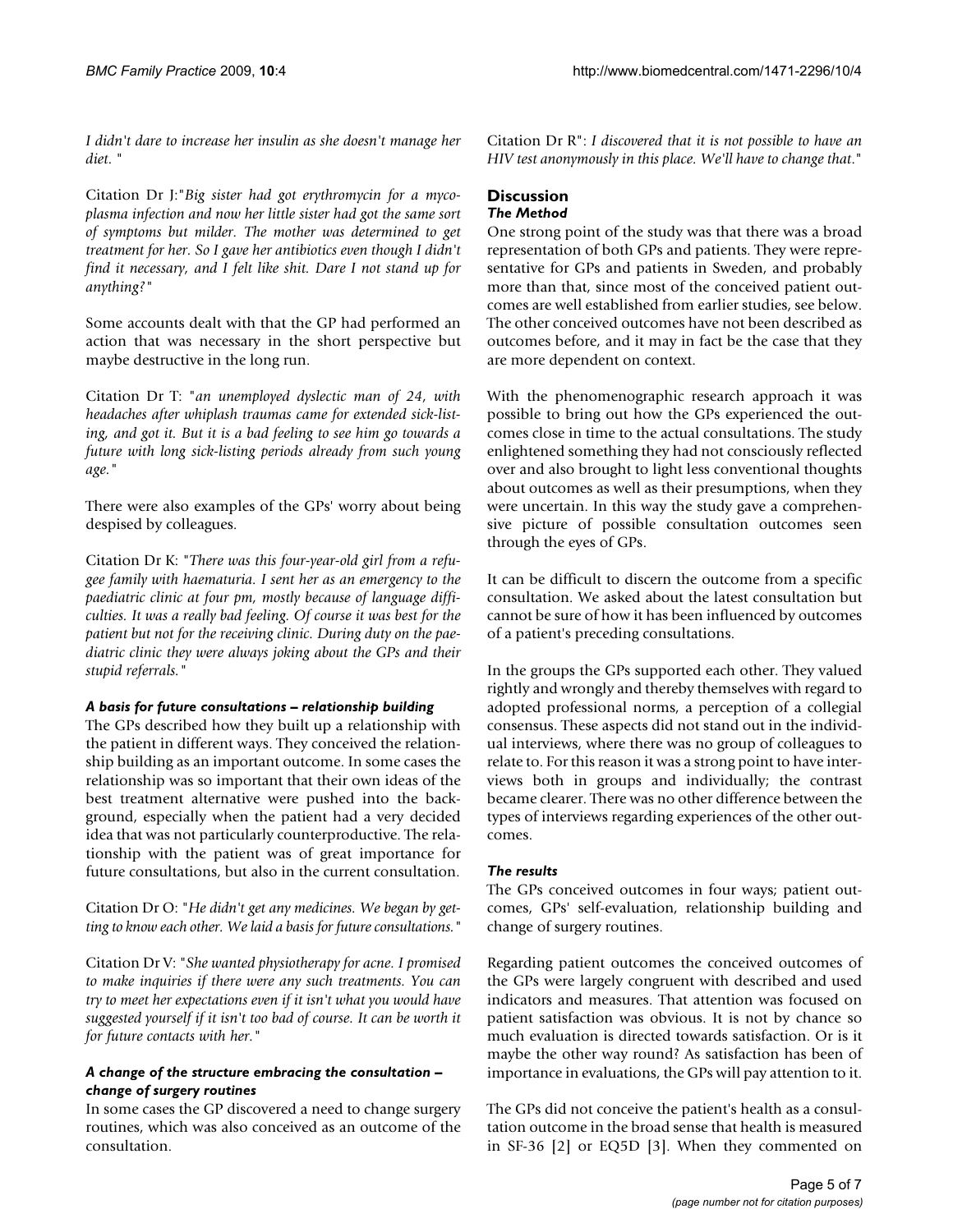patient cure or symptom relief due to the consultation they did not connect this to health.

They did not describe laboratory parameters as outcomes. When a control of these had been made it was the fact that a check-up had been performed that was considered to be the outcome. It is true that laboratory parameters have the paradoxical characteristic that though it is possible to measure a parameter with great exactness, you can never be sure of its significance for the individual patient.

PEI, Patient Enablement Instrument [5] is an instrument that in several ways is suited to measure GPs' consultation outcomes as it can capture both increased patient understanding and coping. But in our results the statements on support described mainly a support which was not expected to enhance either patient autonomy or coping. In some cases the GPs even experienced that support could be a hindrance for the patient in handling his real problems, which was exemplified in some sick-listing situations. To strike the balance between positive support, and support that is, in fact, holding the patient back, is not easy. Support that does not lead to a more autonomous or capable patient, but still does some good is neither taken up by PEI nor described in other ways.

Even though the GPs'conceptions of patient outcomes in most cases can be connected to indicators in established evaluation instruments, it is important to remember that these have limitations besides which the outcome becomes hidden among the questions about process and settings. The instruments are important as spot tests, for evaluation of interventions or to prove a certain outcome. But if they are to be regarded as the real outcome, without taking the outcome as a whole into consideration, there will be a risk that the efforts to evaluate and improve GPs' work in the future will be reduced to that which is easiest to measure with quality instruments [18]. In this study we found that the GPs themselves made an important complementary addition to the patient outcome evaluation, by making a self-evaluation, where they used internalized norms as a criterion for their assessment.

We were surprised by how strongly these internalized norms affected the GPs. The norms were perceived as a consensus between colleagues. The GPs have values and norms in common with other specialties, but they also have their own. It would be of interest to explore this further. Eliot Freidson has been into this subject when he studied how GPs evaluate mistakes in relation to "good clinical practice" – informal rules about what doctors should discover, understand and know [19]. If this consensus could be articulated and described, if GPs' selfevaluations, as in our groups, could be balanced by collegiality, the GPs' self-evaluation could be constructive and

a source for professional development and quality assurance. To achieve such a development it would be necessary for GPs to take time to meet and discuss in groups, both spontaneously in everyday work and more systematically as in CME-groups [20].

Especially interesting, but also a complicated and delicate matter was self-evaluation when the will to follow the norm was in conflict with other perceived outcomes, as in the cases were the GPs directly contrary to their own conviction did something the patient had requested. Such conflicts can be harmful to both patients and GPs, and thus it is important have further light shed upon the subject.

Winefield has noted that GPs and patients are not satisfied with the same consultations [21]. Such differences can arise when the GP as opposed to the above situation in case of disagreement, does not submit to the patient, but sticks to what is perceived as professional consensus. Thus the patient and the GP do not assess the consultation after the same template. Accordingly the patients' evaluations cannot be regarded as being the only truth in consultation evaluations. This was discussed also by Fairhurst who found that doctors who had encountered somatising patients with psychosocial problems were more satisfied when they had helped the patient with what they perceived was the problem than when they had fulfilled the patient's own wishes[18].

The outcome status of this self-evaluation is reinforced by the fact that it will be at the back of the GPs' mind and influence his future consultations. Most likely the GPs will try to avoid situations where they feel that they are not good enough, neither when confronted with the patient, nor with their own professional norms.

The GPs attach importance to building a relationship with the patient, even if this could result in them acting in a way that they did not really approve of. The relationship is built gradually and is an important part of the Patient Centred Clinical Method [22]. The emphasis on being an expert not only on the disease but also on the patient is more important in general practice than in other specialties. The relationship is the base for being able to understand the patient as a person. Arborelius has found that patients highly appreciate their relation with their doctor [23]. Thus both GPs and patients perceive that the relationship is important, but the building of it has not been paid much attention to in evaluation.

The discovery of a need to change surgery routines was an obvious outcome. This reflects that the GP has not only the current consultation but also future consultations before his/her eyes when thinking of consultation out